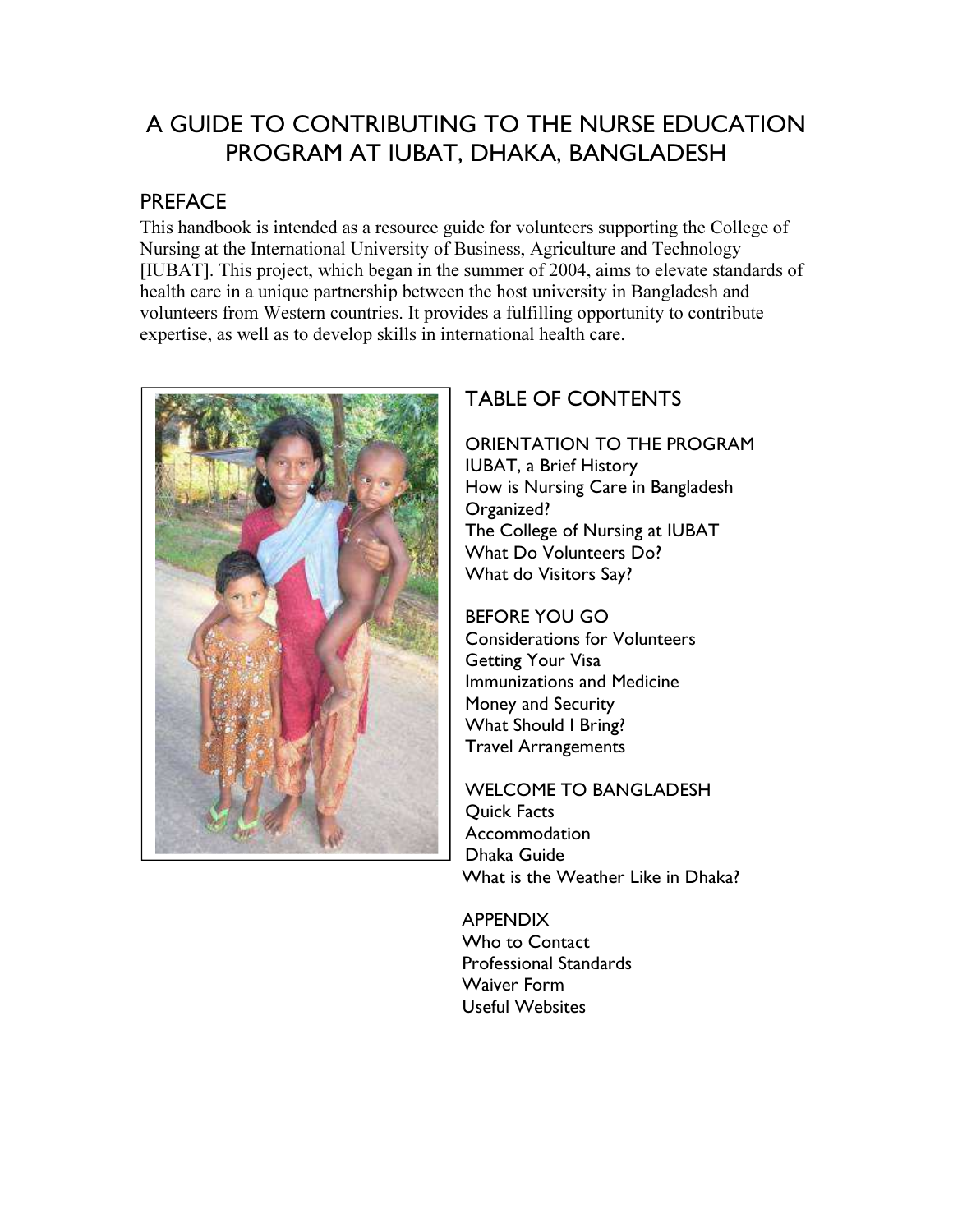# ORIENTATION TO THE PROGRAM

### IUBAT: A Brief History (www.iubat.edu/)

Bangladesh faces many challenges. Some are common to many Less Developed Countries, while others are unique. In a country which has exceptionally high levels of malnutrition and illiteracy, the quality of post-secondary education has been inconsistent. Factors such as low pay for instructors, state interference with curriculum, and institutionalized corruption have produced questionable exam results and a poor standard of qualified graduate.

In response to some of the limitations of state funded post-secondary institutions, local pioneers in the field of education have taken leadership. The International University of Business, Agriculture and Technology established in 1991 by Dr. M. Alimullah Miyan is the first nongovernment university in Bangladesh. Dr. Miyan is an exceptional leader with a commitment to social justice and equality of access for poorer students. IUBAT has been in the forefront of efforts to establish private universities in Bangladesh, impelled by the need for high quality and relevant academic instruction.

As a committed academic who has affiliations with universities in many countries, Dr. Miyan met Dr. John Richards, an economics and public policy professor, at Simon Fraser University in Vancouver, B.C., in 1992. John has made annual visits to IUBAT since that meeting, and his interest and local contacts were instrumental in furthering Dr. Miyan's objective of establishing the country's first international standard Bachelor of Science in Nursing program.

#### How is health care in Bangladesh organized?

Health care providers in Bangladesh are overwhelmed in their attempts to provide health care for the vast majority of citizens, many of whom have no ability to cover medical expenses. According to the World Health Organization, Bangladesh has only 2.3 doctors per 10,000 population, and 1.4 nurses per 10,000 citizens. Infant and maternal mortality rates are high. Life expectancy for men is 64.5, and for women 65.4. Pneumonia and diarrheal diseases due to malnutrition poor sanitation are the most common causes of death.

The Bangladesh health system is organized around principles of access to primary health care. The first nursing school was organized at the Dhaka Medical College Hospital in 1947, shortly after the partition from India. Bangladesh was then East Pakistan. According to the model of care of the time, the British matron was the administrator of the nursing services and school, and was also Nursing Superintendent and acting registrar for East Pakistan Nursing Council.

Nursing Training Centres were set up in eight medical college hospitals between 1962 and 1970, and an additional 18 Centres opened up in regional subdivision hospitals. The emphasis was thus on hospital-based nurse education.

Currently, basic nursing education in Bangladesh is offered in 44 nursing institutes. This consists of 3 years of general nursing instruction followed by one year midwifery for female students and 1 year orthopedic instruction for male students. The educational model is similar to the hospitalbased apprenticeship common in the West several decades ago. An average of 1000 students graduate each year, and there are approximately 20,000 qualified nurses, of whom 2,000 are currently working abroad with many more unemployed. In 2010 the government increased to six the number of institutes providing BSN programs.

Despite the obvious need for well trained nurses, nursing is not a desirable profession in Bangladesh. This is in part related to the lower status attributed to workers who have contact with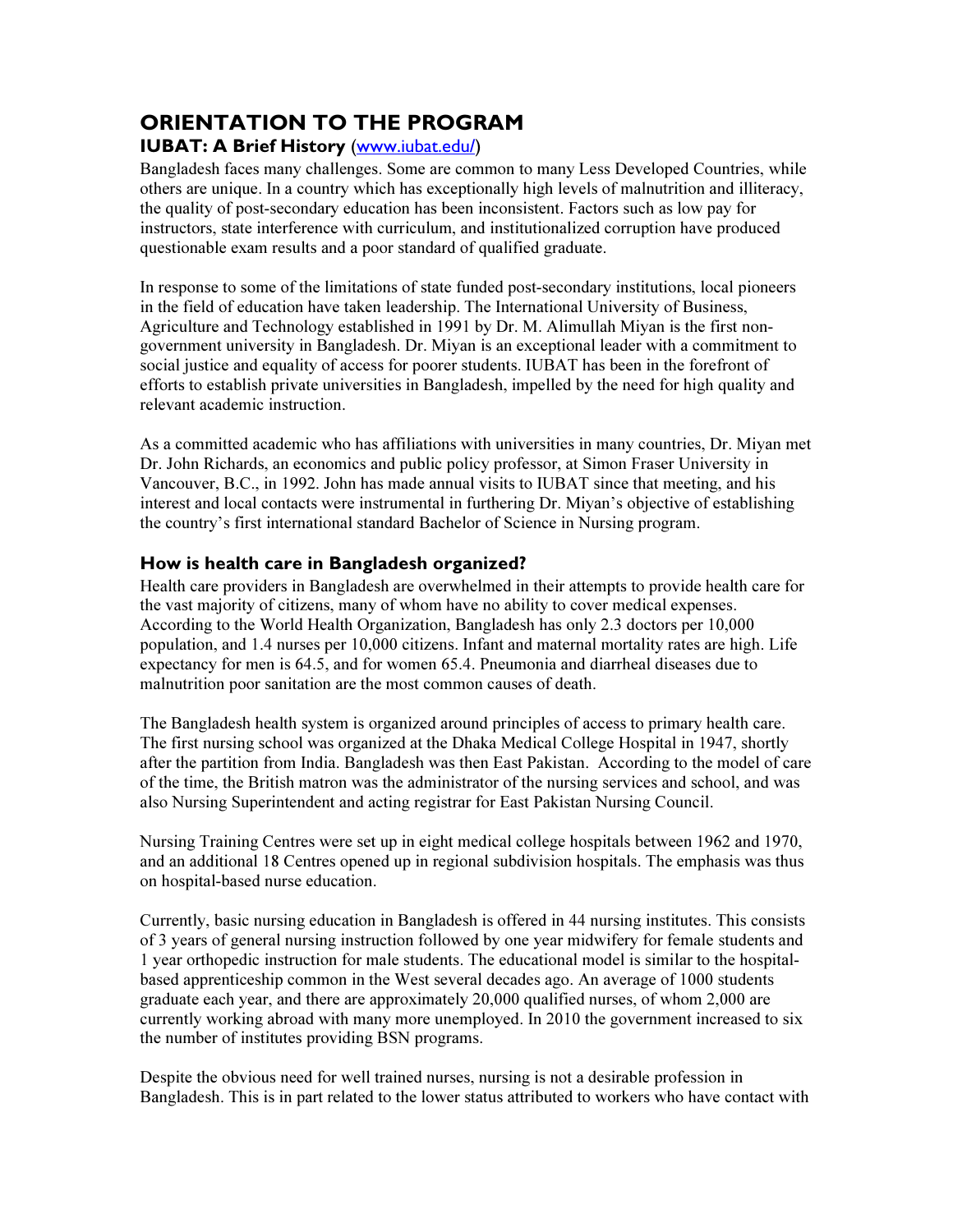the human body. It is not uncommon in Bangladeshi hospitals for patients to have to pay hospital cleaners to perform physical care, as nurses do not typically have physical contact with their patients. Nursing education is substandard by international standards. Hospitals which serve people who have financial means to afford good care typically import their nursing staff from other countries.

It is with all of these factors in mind that the establishment of the BSN Nursing Program at IUBAT has become the focal point of the desire of a committed group of health care providers to improve both standards of care, and the status of nursing in Bangladesh.

#### The College of Nursing at IUBAT

Despite large international investments to upgrade nursing practice over the past decades, care standards have steadily declined. It is the premise of the Mid-Main Bangladesh Health Project that nursing practice will not improve significantly or sustainably until nursing is seen as a valued and respected profession. Internationally trained nurses command high salaries and prestige positions in Bangladesh and worldwide. It is our aim to help raise the status of nursing as a profession by demonstrating the global value of skilled nurses. We don't expect this to happen quickly but we believe that with perseverance we can achieve pride of profession in Bangladeshi nursing. This will ultimately lead to a significant and more importantly, sustainable improvement in health care. Although some of our graduates will travel overseas, we know that others will choose to stay and provide the core of new nursing values in Bangladesh.

The BSN program at IUBAT has established the following goals:

- 1. To provide a baccalaureate program in nursing (BSN) that reflects public health priorities in Bangladesh and meets international competence standards;
- 2. To support a core group of local nursing professionals to assume leadership roles in practice, education and research within Bangladesh;
- 3. To develop resources for ESL-based health sciences education, including partnerships with academic institutions and clinical practice settings in Bangladesh and globally;
- 4. To help improve public perceptions about the status of the nursing profession in Bangladesh;
- 5. To make our curriculum available to other non-profit organizations seeking to improve health care in Less Developed Countries.

We have developed the curriculum for all courses as we offered them. In addition to preparing and teaching the nursing curriculum, our visiting faculty offer workshops in specialty areas for local nurse educators and community leaders as well as for practicing nurses. By reaching out to nurse educators in Bangladesh we hope to begin "training the trainers", thus ensuring that our efforts have greater impact. We have made contact with many nurses, doctors and health officials in Bangladesh, in addition to members of the Bangladeshi community in Vancouver-- all are supportive of this project (details are available at http://www.bangladeshhealthproject.com).

The IUBAT Nursing Program is based on a four-year schedule consisting of three trimesters per year, beginning January, May and September. Students progress through classroom lectures, clinical labs, workshops from visiting faculty and practicum placements in teaching hospitals. The present group of students comes from Bangladesh, Nepal and occasionally other countries. The following table shows the courses typically offered in each trimester.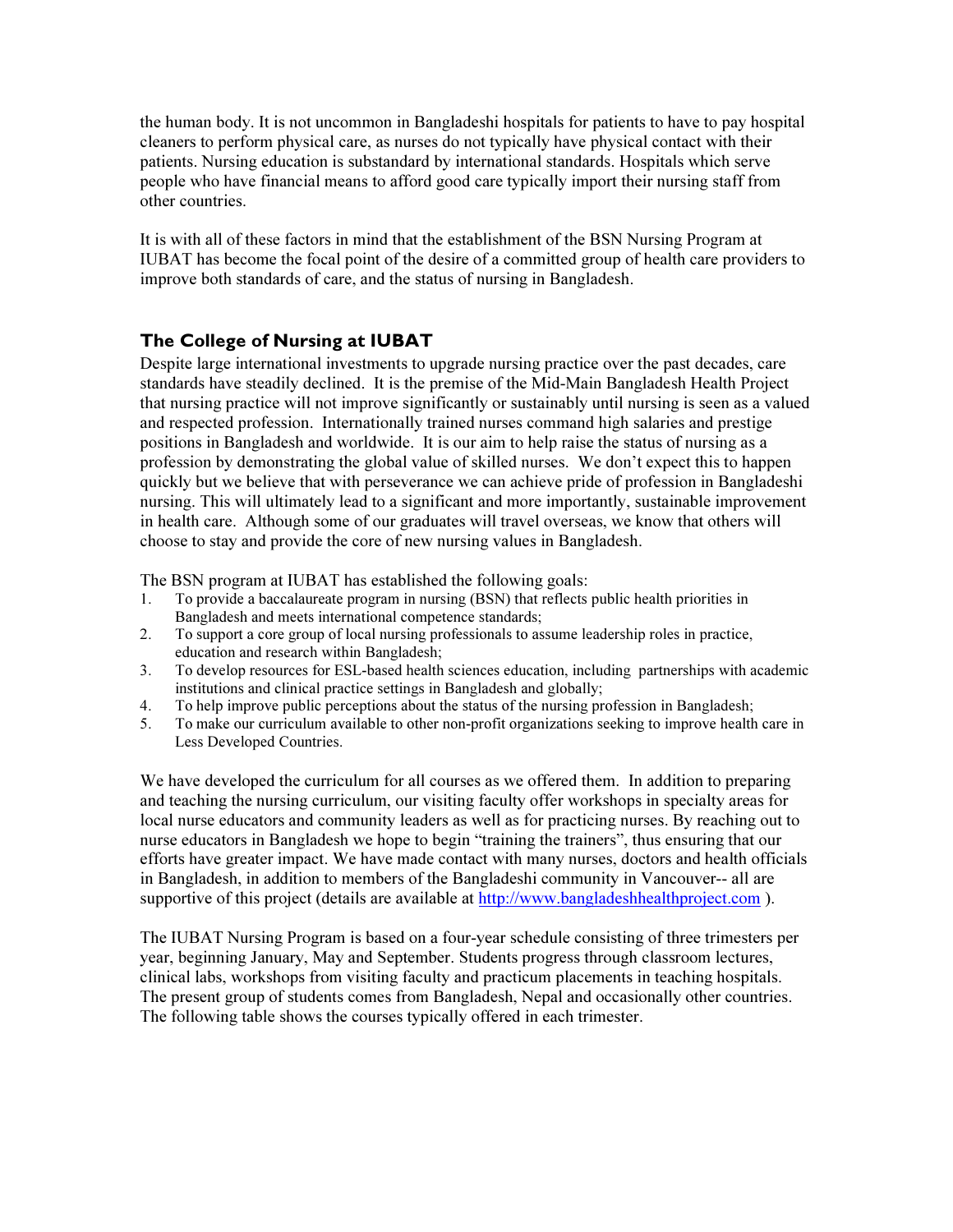| <b>SPRING TRIMESTER</b> |                                                    |  |
|-------------------------|----------------------------------------------------|--|
| <b>NUR 219</b>          | Medical Surgical Nursing - I                       |  |
| <b>NUR 220</b>          | Practicum - Medical Surgical Nursing - I           |  |
| <b>NUR 333</b>          | Maternal and Child Health Nursing - I              |  |
| <b>NUR 334</b>          | Practicum - Maternal and Child Health Nursing - I  |  |
| <b>NUR 301</b>          | <b>Nutrition</b>                                   |  |
| <b>NUR 401</b>          | Community Health Nursing - I                       |  |
| <b>NUR 402</b>          | Practicum - Community Health Nursing - I           |  |
|                         | Pharmacology                                       |  |
| <b>SUMMER TRIMESTER</b> |                                                    |  |
| <b>NUR 114</b>          | Introduction to Nursing - I                        |  |
| <b>NUR 115</b>          | Laboratory - Introduction to Nursing - I           |  |
| <b>NUR 221</b>          | Medical Surgical Nursing - II                      |  |
| <b>NUR 222</b>          | Laboratory - Medical Surgical Nursing - II         |  |
| <b>NUR 335</b>          | Maternal and Child Health Nursing - II             |  |
| <b>NUR 336</b>          | Practicum - Maternal and Child Health Nursing - II |  |
| <b>NUR 340</b>          | Mental Health Nursing - I                          |  |
| <b>NUR 341</b>          | Laboratory - Mental Health Nursing - I             |  |
| <b>NUR 403</b>          | <b>Community Health Nursing - II</b>               |  |
| <b>NUR 404</b>          | Practicum - Community Health Nursing - II          |  |
| <b>NUR 423</b>          | <b>Nursing Professional Orientation</b>            |  |
| <b>FALL TRIMESTER</b>   |                                                    |  |
| <b>NUR 101</b>          | Concepts of Health and Illness                     |  |
| <b>NUR 116</b>          | Introduction to Nursing - II                       |  |
| <b>NUR 117</b>          | Laboratory - Introduction to Nursing - II          |  |
| <b>NUR 223</b>          | Medical Surgical Nursing - III                     |  |
| <b>NUR 224</b>          | Practicum - Medical Surgical Nursing - III         |  |
| <b>NUR 337</b>          | Maternal Nursing and Midwifery                     |  |
| <b>NUR 338</b>          | Maternal Nursing and Midwifery - Practicum         |  |
| <b>NUR 342</b>          | Mental Health Nursing - II                         |  |
| <b>NUR 343</b>          | Practicum - Mental Health Nursing - II             |  |
| <b>NUR 451</b>          | <b>Research in Nursing</b>                         |  |
| <b>NUR 415</b>          | Nursing Administration                             |  |
| <b>NUR 416</b>          | Laboratory - Nursing Administration                |  |

Alongside students from other programs, junior Nursing students study English, Computing and Sciences. As their studies progress, the Nursing focus increases: care of acutely ill adults in second year, followed by mental health, family nursing and community health. Because of the strong primary care emphasis in Bangladesh, third and fourth year courses provide extensive exposure to these topics. All courses are taught in English.

This program structure was approved in 2003 by the Bangladesh Nursing Council, the equivalent of the College of Registered Nurses of British Columbia. The program is evolving, and we are committed to improving as we progress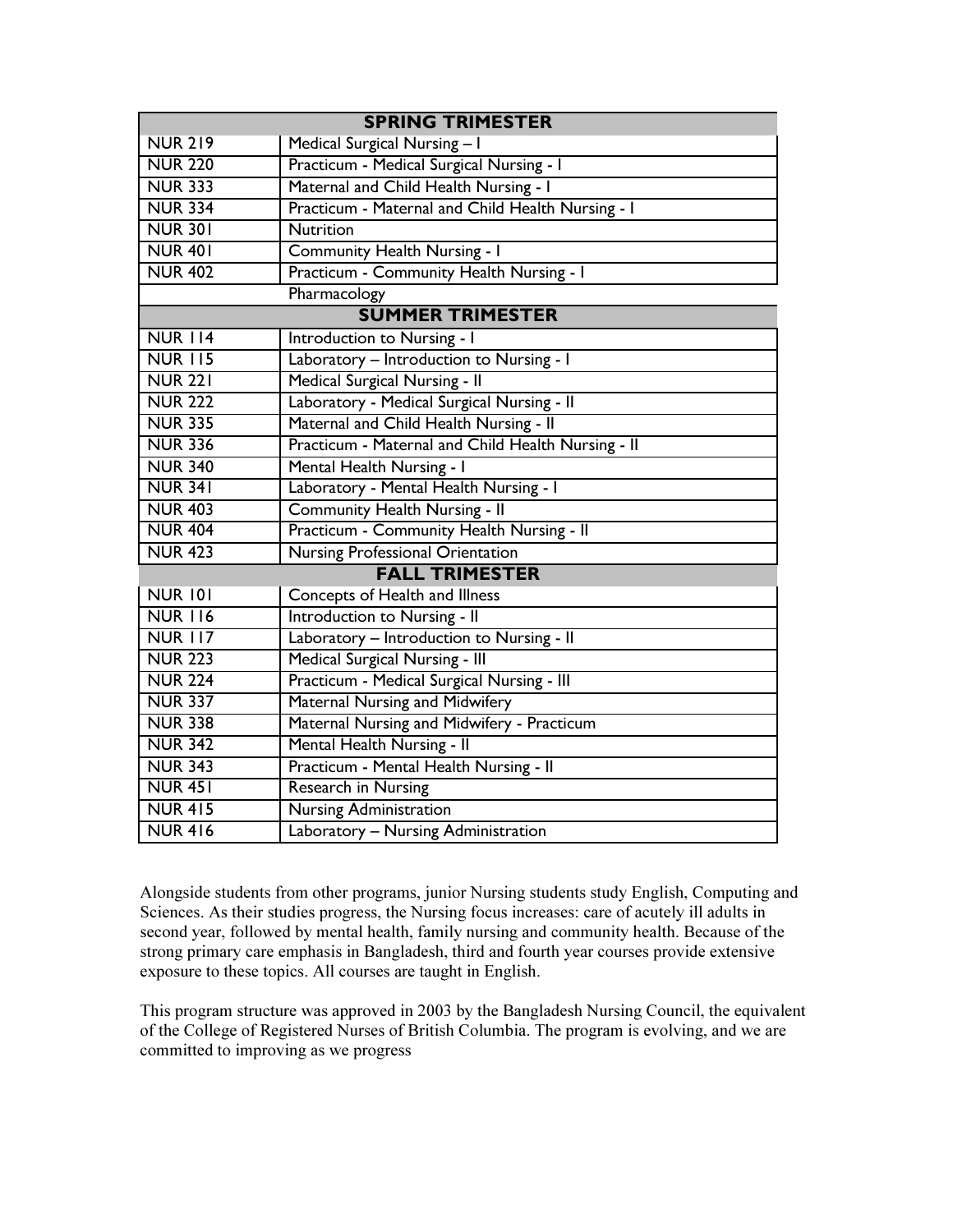#### Clinical practice sites

Beginning in their second year, nursing students spend a set number of hours under supervision at various clinical settings, all of which provide opportunities for hand-on learning. Visiting faculty will be expected to supervise students in these clinical placements.

#### United Hospital, Dhaka

United Hospital is modern facility which provides a high standard of care and treatment in most medical and surgical specialties. United has recognized the quality of our students, and is willing to partner with us in their training.

#### ICDDR, B

The International Centre for Diarrheal Disease Research, Bangladesh is a world renowned centre of health excellence. Since its inception as the Cholera Research Laboratory in 1960, the Centre has developed its research agenda to include child health, reproductive health, infectious diseases, vaccines, nutrition, and HIV-AIDS, among other specializations. Students attend practicum placements at the Centre including their senior practicum and an intensive session during cholera season in summer.

#### Families for Children Orphanage

The Families for Children [FFC] orphanage is located in Uttara, not far from the IUBAT campus. Starting in their the second year, nursing students attend the orphanage to gain experience in meeting the health needs and concerns of its 135 child and adolescent residents, which include over 20 children with special needs, FFC has a large support base of volunteers who raise funds for the orphanage in Vancouver. Contact us for more information if you wish to be more closely involved in their efforts.

#### Center for Woman and Child Health [CWCH]

CWCH is a short distance north of Dhaka In a formerly rural area that is now home to many garment factories. The women from the factories use CWCH for their perinatal care. It is a small facility with a focus on maternity and pediatrics, although it is expanding into more general medicine. The hospital does charge for services but is subsidized by charitable donations and offers reduced cost or free treatment to families who are unable to pay. IUBAT students attend CWCH for parts of their maternity and midwifery nursing practical training .

#### National Institute for Mental Health [NIMH]

NIMH is a government institution in downtown Dhaka. It is the country's main tertiary psychiatric hospital, so has a largely poor population of patients. Although the building is rather shabby, the care is organized on a psycho-social rehabilitation model and modern anti-psychotic drugs are available.

#### Centre for Rehabilitation of the Paralyzed [CRP]

CRP is a large facility in Savar, north of the campus. It serves many patients with spinal cord injuries, often using non-surgical treatment (i.e. immobilization with traction) and multidisciplinary approach that includes sexual and vocational therapy. It has a large out-patient program, especially for pediatrics. Because some patients are admitted from care in the community, our nursing students learn how to provide wound care for some extreme cases.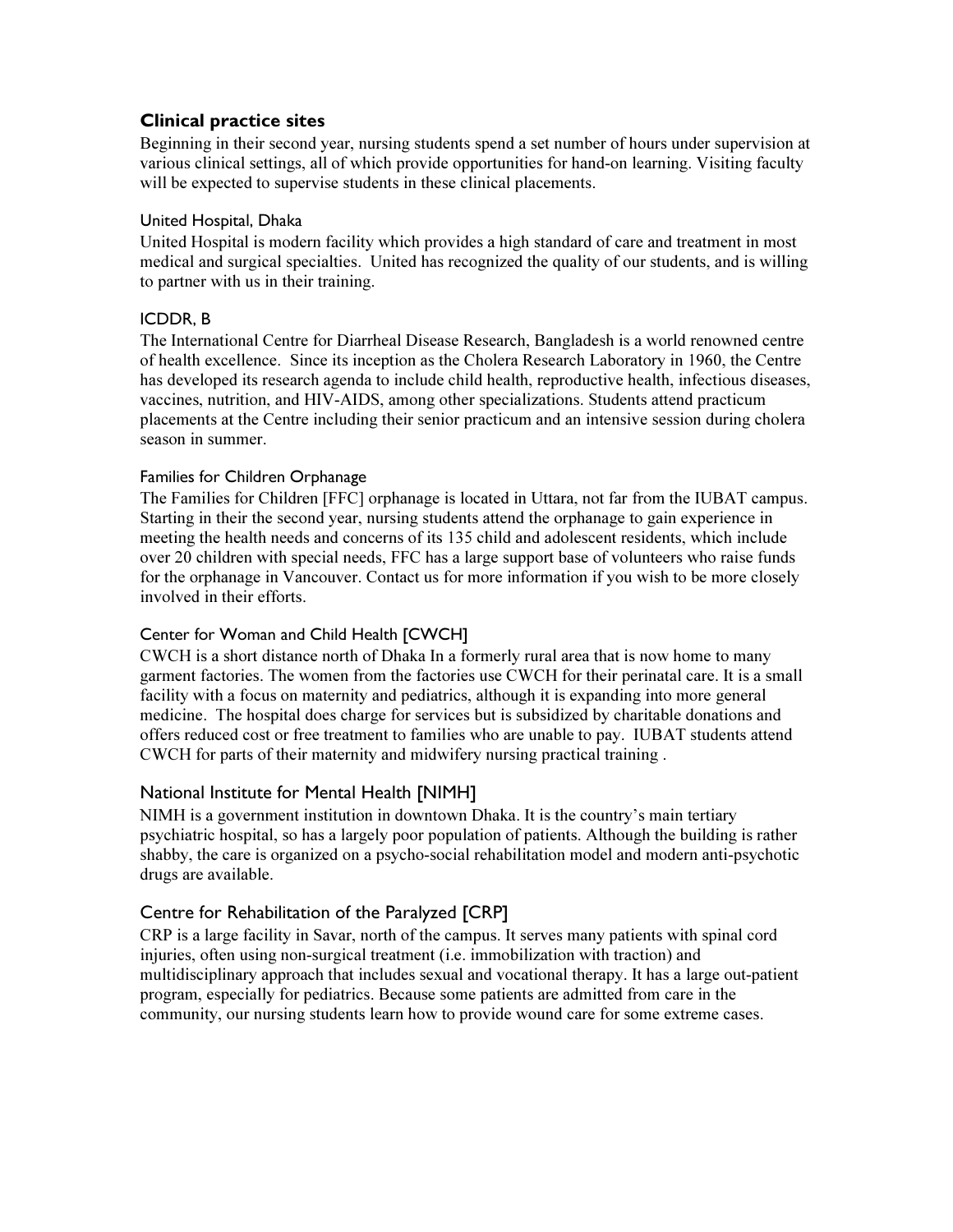#### What do volunteers do?

After you contact us to say that you are interested in contributing to the project in Bangladesh, we will get in touch to discuss with you the length of time that you will spend in Dhaka, as well as the type of teaching activity that you would be prepared to take on. We will meet with you if possible, and if not, communicate by phone and email, to sort these details.

Visiting faculty deliver lessons, prepare and mark assignments and exams, and develop new learning modules. We also encourage visiting faculty to become involved in clinical supervision, providing workshops for the community, tutoring students, improving English language skills, or providing one-to-one counseling for students if this is an area of expertise. We welcome additions and modifications to the lesson plans but ask that instructors stay close to the prepared syllabus. We have learned from our experience about teaching to students who often have weak educational backgrounds and struggle with English as a second language. This background requires a graduated approach to ensure the students have the vocabulary and learning concepts they need as they progress through their courses.

Our volunteers have come from a variety of health care backgrounds, with varying levels of expertise. We have drawn on the knowledge of nursing instructors, well-experienced professionals, and recent nursing graduates. Other health professionals have also made a big contribution as have volunteers with no health care background. Since this is a new project, and is innovative in its goals and method of delivery, we are constantly seeking to upgrade our program activities, and to learn from our experiences. Your feedback and suggestions for improvement are always welcome, as well as your contributions.

#### A day in the life of a volunteer

A typical day for an IUBAT volunteer begins with self-made breakfast. We get a daily newspaper delivered. Usually volunteers walk together for the ten-minute trip to IUBAT. Unless, they have an 8:30 class start, most plan to arrive about 9 a.m. The IUBAT cafeteria is another option for breakfast as well as mid-morning tea and snacks.Lunch, usually taken about 1p.m., can be eaten at home, prepared by our housekeepers. Some people prefer to stay on the campus, eating in the IUBAT cafeteria or a sandwich from home. (A jar of peanut butter is a good thing to bring.)

We always try to leave for home by dusk due to road safety. This is not always possible, so be sure to cross the busy highway with the IUBAT road crossing guard. There are lots of students living in the neighbourhood; many like to walk home with volunteers so they can practice their English. People usually rest and clean up before dinner, which is served by the housekeepers about 8 p.m. in the dining room. Power failures make for many intimate candle-light dinners! (You may want to bring a good flashlight.) After dinner volunteers who want company sit and chat about the day or current events, play cards, or watch movies or TV (we have several English channels including CNN and BBC). Those wanting some quiet time retire to their rooms.

#### The teaching duties of volunteers

Courses at IUBAT are taught on a trimester model, which is twelve weeks of lectures followed by an exam period of about four weeks. Three credit courses offer three hours of classroom time per week; there are a few two credit courses with two hours of classroom time. We tell students that they should expect to study three hours on their own for every hour of lecture. Most students take five courses or less per trimester.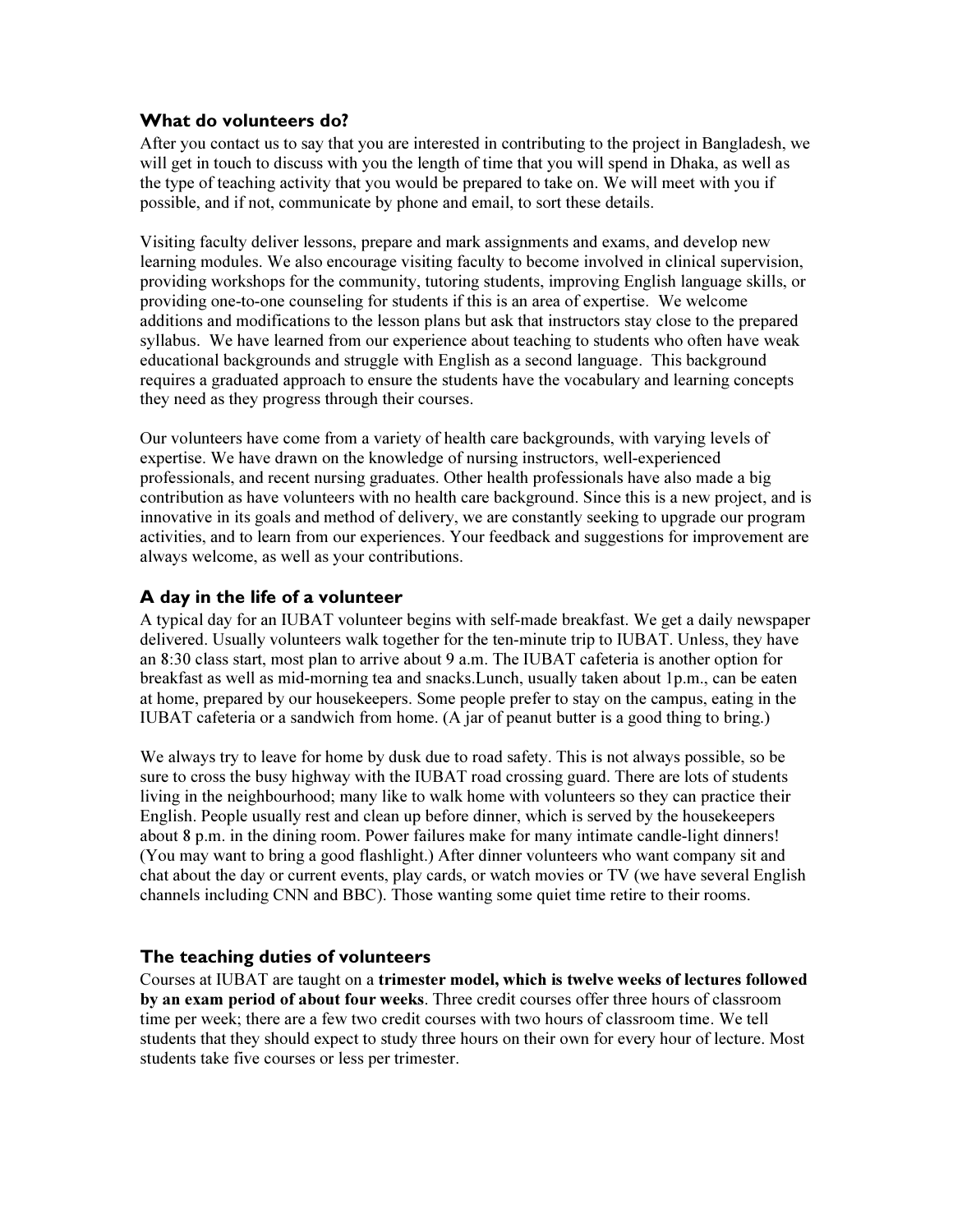

Clinical courses also include an associated practicum or lab component. This requirement varies, but is always provided for major courses such as, introductory nursing skills, medical surgical nursing, mental health nursing, maternal-child nursing and community health nursing. Again with some variation, these lab courses involve one day per week in the clinical area. Students may have two such clinical courses so their schedules can be very busy.

Most volunteers teach two courses.

Thus they may have six hours of lecture time per week (two courses at three hours each) plus one or two six-hour blocks of practicum supervision.

Preparation time varies. Most instructors find the prepared lectures a good starting point but need to brush up on advanced details and personal examples to illustrate key points. Depending on circumstances, sometimes instructors spend extra time coaching students during office hours. Marking tests and assignments also varies, but you can expect six to eight hours at mid-term and end of term. If your marking load is light, other instructors do appreciate assistance.

Supervision in the clinical area typically starts early, with transport leaving the university at 6:30 a.m., returning about 3:30 p.m. We arrange orientation for the clinical areas. Generally you will find the nursing roles and patient acuity much more limited than in Canada.

Most volunteers spend their days at the university. We discourage personal travel that cuts into class time. You will find that national and religious holidays and occasional government closures cut into class time. It is hard to make up that lost time without a lot of hassle. Best to save your personal excursions for periods when the university is closed anyway, and before or after you arrive at IUBAT.

There are many options for day trips and it may be possible to get a student to accompany you for translation and guidance. Longer journeys can also be arranged. There are guidebooks at the guest house and lots of free advice all around!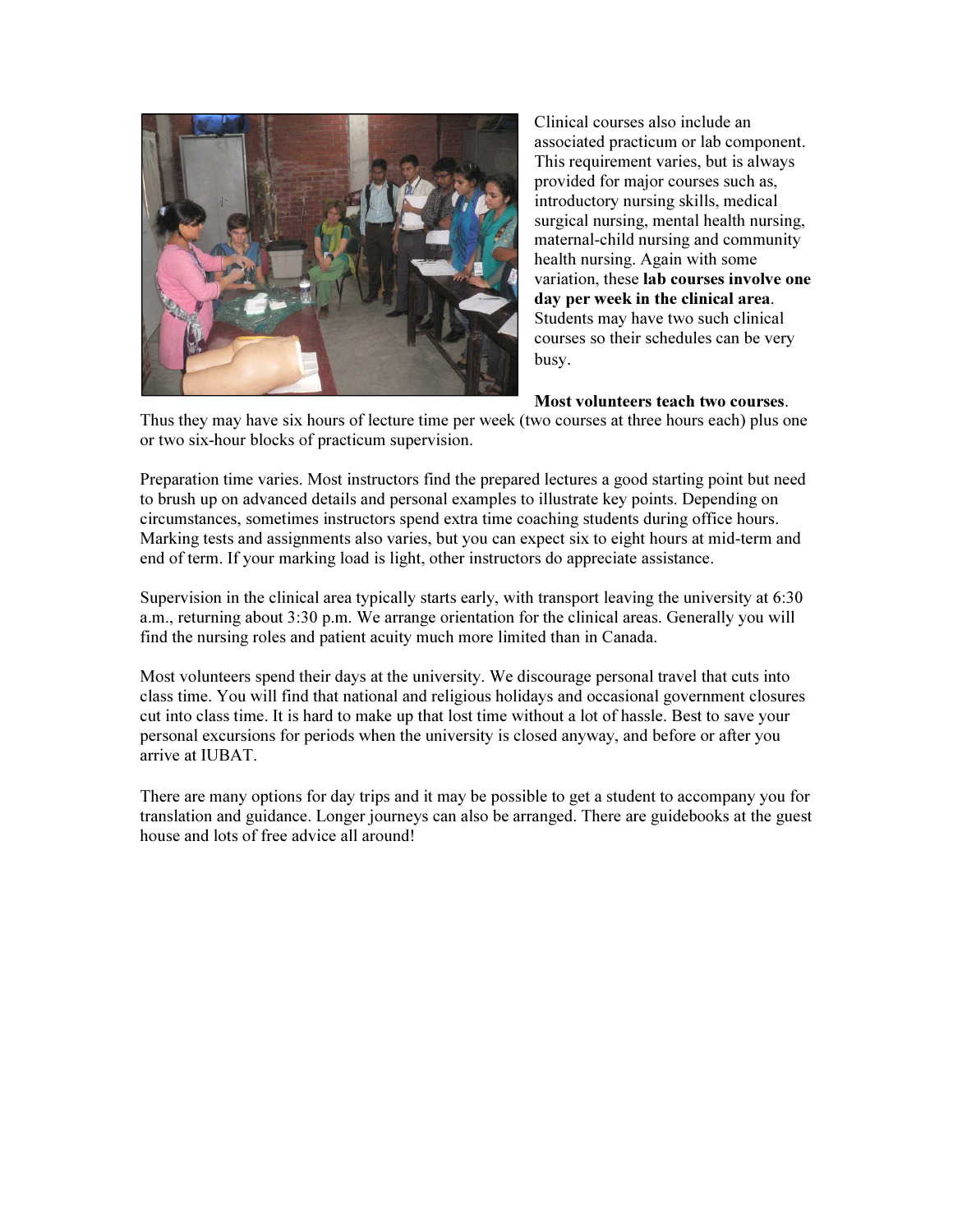## BEFORE YOU GO

#### Considerations in deciding to become a visiting faculty member or intern

Committing your time to serve abroad involves both financial and emotional considerations. As in many Less Developed Countries, the stresses of everyday life can be difficult. If you have already traveled to such countries, you will have an advantage during the acclimatization period. Bangladesh will not be for you if you cannot cope with hot, humid weather, noise, crowds, or extreme poverty. Visiting faculty and interns need to be flexible and open-minded. Challenges often include unexpected situations or alterations to the original plan. An ability to adapt and a positive attitude to change will help you manage.

Although the task itself is fulfilling, it is also demanding. The people involved in this project are all volunteers. Your time here is valuable; we want to use it effectively to give the students maximum benefit. If you plan to visit other places in Bangladesh or South Asia as part of your trip, please arrange your vacation either before or after your teaching duties with us. We will appreciate it if any family or friends who plan to join you do so after you complete your stay. If visitors can only join you during your assignment, please discuss this with us in advance in consideration of the students. We will also make a small charge for room and board for visitors.

We find our Bangladeshi colleagues and neighbours to be very helpful and appreciative of our support. Aside from other visiting faculty we spend virtually all our time with Bangladeshis in educational and leisure activities. Becoming familiar with local customs shows respect to the people of Bangladesh, who will generally welcome you as their guest.

### Is this experience right for you?

Some volunteers are quite shocked by the living and working conditions in Dhaka. If living in a Less developed Country is a new experience for you, please consider using a self-assessment tool to help determine your capacity to adapt and make a contribution in this environment. These sites have been recommended:

- Assessing readiness to work abroad/cross cultural work skills: http://www.suite101.com/content/assess-your-readiness-for-work-abroad-a96792
- Thinking about working abroad? http://www.nursingnetuk.com/abroadabout/4\_workindevelopment.html
- Preparing for cultural differences/going abroad to work/volunteer http://www.licensedpracticalnurse.org/nursing-abroad

### Getting your visa

A visa is required of all visitors to Bangladesh. Canadians can download a visa application form from the website of the Bangladesh High Commission in Ottawa http://www.bdhc.org . Prior to applying for a visa, you will need a letter of invitation from IUBAT. Our volunteer co-ordinator will arrange this for you. You must include this letter, your travel itinerary and your passport with your visa application. It generally takes about 2 weeks turn-around time.

It is better not to apply for the visa too soon before the date you plan to leave. You will be able to use it for 90 days from the date of issue. Note that the dates on your visa show the period during which you may enter Bangladesh. In other words, the expiry date is the last day on which you can arrive in Bangladesh. The visa will contain a statement that it is valid for "x" days following the date of entry. If you expect to leave the country for a trip and return, apply for a multiple entry visa, which in Canada will cost about \$180 (2012). If you are planning further travel, other countries in the area, such as India, may also require visas. It is best to apply for these while you are still in Canada, however you can apply from Dhaka.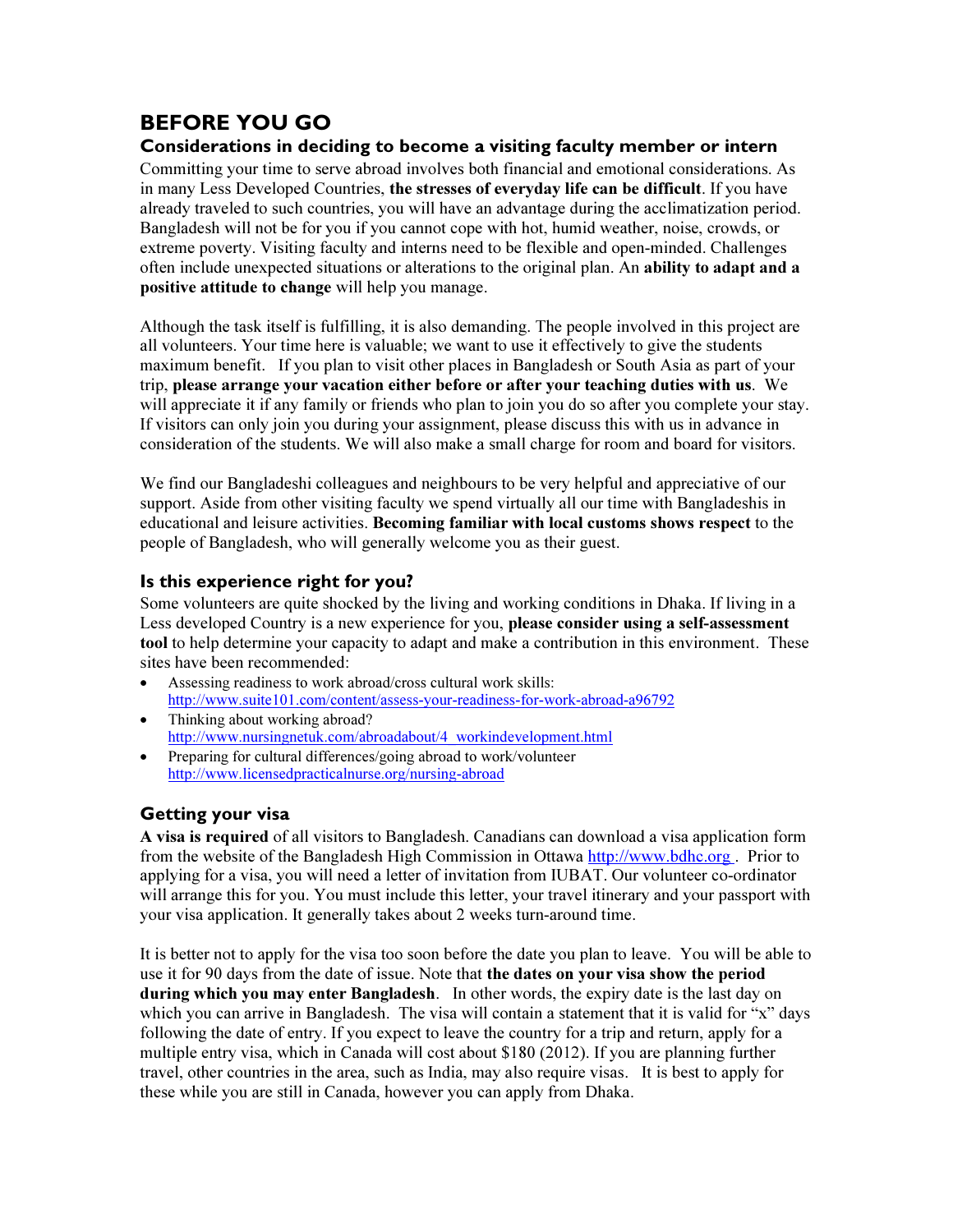On the application, state that the purpose of your visit is "research". You will be assisting us with our research on nurse education in Bangladesh. IUBAT is not an NGO. You are not allowed to do any work, whether paid or unpaid, in Bangladesh. If you are asked (this happens very rarely) stress that you will receive no money from Bangladeshi sources.

Along with your visa application you will need to send:

- 1. Two passport size photographs.<br>2. Your passport.
- Your passport.
- 3. A money order for the cost of the visa .
- 4. A pre-paid self-addressed return envelope. Canada Post Express Post works well for sending and returning the documents.
- 5. A flight itinerary and address in Bangladesh. Use the IUBAT campus address on the invitation letter.
- 6. Your invitation letter.

#### Immunizations and medicine

You should consult with your physician or a travel clinic or travel website as you prepare for your journey. Up-to-date immunizations for Hepatitis A and B, typhoid, polio and tetanus are essential. It is also wise to consider having **a flu shot**. Although Dhaka does not have problems with malaria, dengue fever occurs, so bringing mosquito repellant and an "after bite" remedy is also a good idea. We provide mosquito nets; it is not necessary to bring your own. If you plan to travel to other countries you may want to consider malaria prophylaxis. Some of our volunteers take Ducoral prior to leaving home, as an oral anti-diarrhea and anti-cholera vaccine. **Bring any** medications that you will need or might find helpful. Most common medications are cheaply available without prescription.

#### Medical insurance

It is also **essential to have appropriate health insurance** before you leave home. If you live in Canada you will want to ensure your provincial coverage will continue (this is normally the case unless you leave for more than six months) and you will want to purchase travel medical insurance that includes repatriation costs. Shop around as rates and coverage vary widely. Keep all original receipts for travel medical costs and health Insurance as **Bangladesh Health Project** may be able to issue you a tax deduction receipt .We also may ask for evidence you have sought and taken medical travel advice and purchased health insurance before departure.

#### What Should I Bring?

Clothing: South Asian society is more formal than you may be accustomed to. Please wear business casual dress for teaching and nursing program-related work. These sites have some helpful tips www.realsimple.com; www.onebag.com; http://www.webbangladesh.com/travelandtour/travelpackinglist.htm

Generally, for women, long, loose, and light shirts and light, loose pants or long skirts are preferable. Sleeveless shirts, Capri pants, and skirts above the knee are generally not appropriate for public wear, but can be worn in the privacy of home. You will probably want to buy a couple of local outfits (long tunic top with pants or *salwar kameez*) when you arrive because these are very comfortable for the weather. These are cheap and easily available, so you can decide when you're there. Women may wish to bring a light scarf [*orna]* to wear around the neck; local versions may be purchased after arrival. Shower shoes or flip-flops are easily bought (most bathrooms have tile floors and are VERY slippery).

For men, light trousers and cotton mix shirts are good (locals wear both long or short sleeve shirts but long sleeves are more common), since these minimize ironing needs. Men should bring along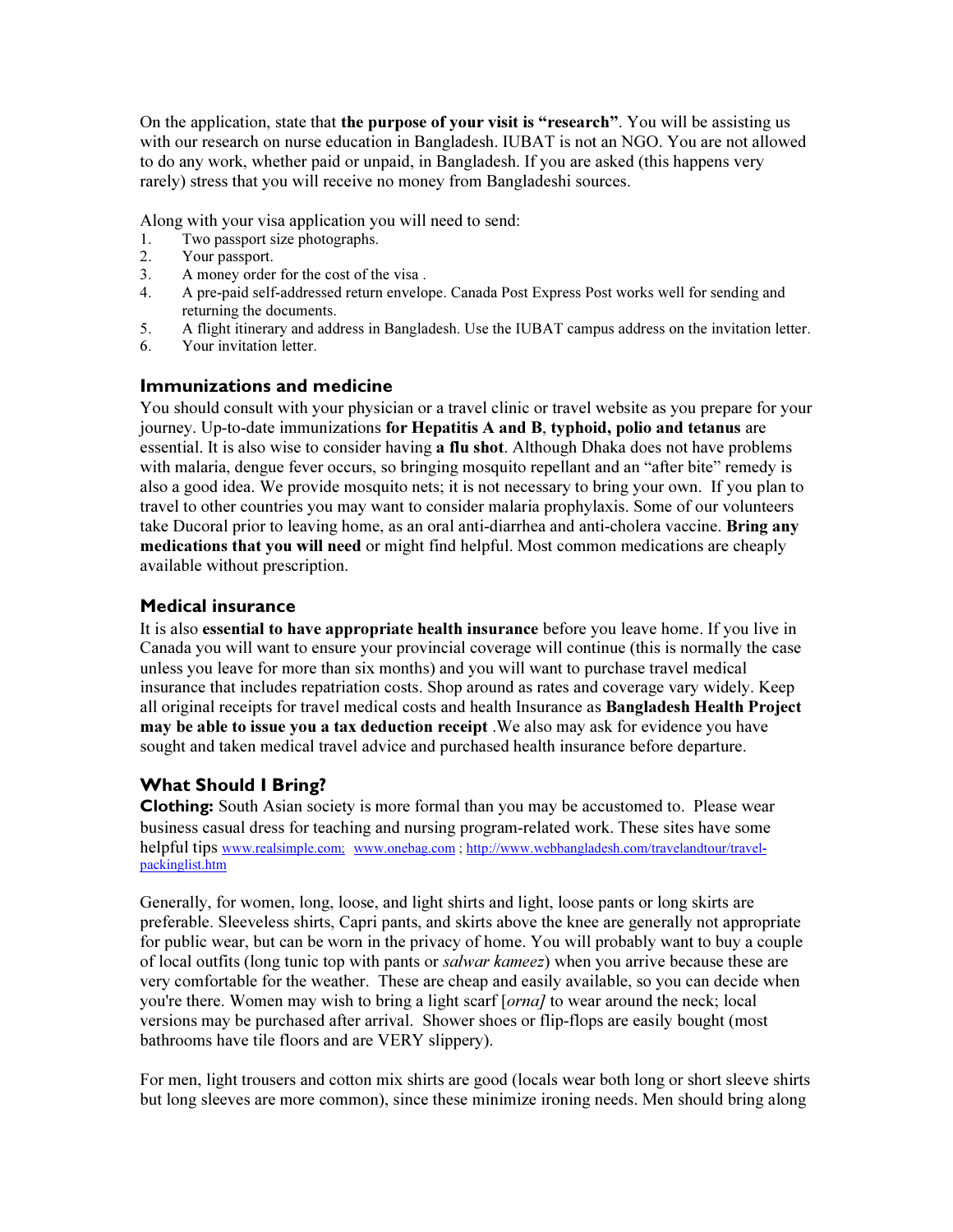lightweight cotton or permanent press trousers and several ties also, as business attire is the norm at IUBAT.

Winter (Dec. – Feb.) Winter can be cold! For both men and women, a light jacket or lightweight fleece or sweater will suffice for the cool winter mornings and occasional cool days. You will want socks and probably warm pajamas.

Spring/Summer/Fall: Waterproofs and umbrellas are necessary during the monsoon (rainy) season. You may want an umbrella for sun protection also. Long skirts are difficult to wear in the humid months because they will stick to your legs. Remember that Bangladesh is a garment manufacturing centre so Western style clothing and custom tailoring are cheap and widely available if you find you've forgotten something.

Other Items: These days most consumer items are available locally. As the water is hard, visitors are advised to bring good shampoos and conditioner. You will appreciate creature comforts, particularly protein bars, chocolate, peanut butter or coffee. These things might be locally available, but of a poor quality. Insect repellent will be useful as will pocket-size antibacterial soaps or wipes. Pepto-Bismol, and contact lens solution are generally not available in Dhaka. As a foreigner you are allowed to bring alcohol into the country provided you are inside the limits for transporting liquids (hand luggage) or importing liquor.

It is a good idea to bring copies or scans of your visa application and original invitation letter. You may also wish to scan credit cards and travel documents, and photograph your luggage, which you can then print or email to yourself. Some travelers prefer clothing with secure pockets for valuables with a small purse for cash and credit cards, so they avoid carrying purses.

Most newer laptops and camera chargers are dual voltage, but check to make sure yours will operate on 220/230V. You may need a transformer. Batteries are easily available. If you have a laptop computer of your own you will find it useful to bring it with you. The university and guesthouse have adaptors for North American electrical plugs.

#### Money and security

The currency of Bangladesh is the *taka* (approximately 70 taka to the Dollar). Before you leave home be sure your bank card has a four digit Pin and advise any credit card companies of your travel plans. Canadian currency is not easily changed: bring about \$US 100 in small bills for back up but use your bank card to obtain taka in Bangladesh. Not all bank ATMs will work for you but most Standard Chartered and Dutch-Bangla ATMs will. There is a Dutch-Bangla ATM at the airport and several ATM's in central Uttara near where IUBAT and the guest house are located. Credit cards are useful only in expensive places and a few other stores. Traveler's checks are difficult to cash so not very useful. You will find Bangladesh inexpensive. Be aware that it is illegal to take taka out of the country when you leave.

Although Bangladesh has had sporadic outbreaks of civic unrest over the last years, particularly before the military government of 2007-08, none of the anger has been directed at foreigners. When there is violence, it is internally directed at various political factions within the country. We have never had the sense that foreigners are targets or that they would be prevented from leaving in the event of some serious problem.

You will find that although you may be the subject of much interest, especially at train stations, or in areas where large numbers of people congregate, the general attitude of people is very friendly. IUBAT students have been excellent about helping volunteers learn how to navigate the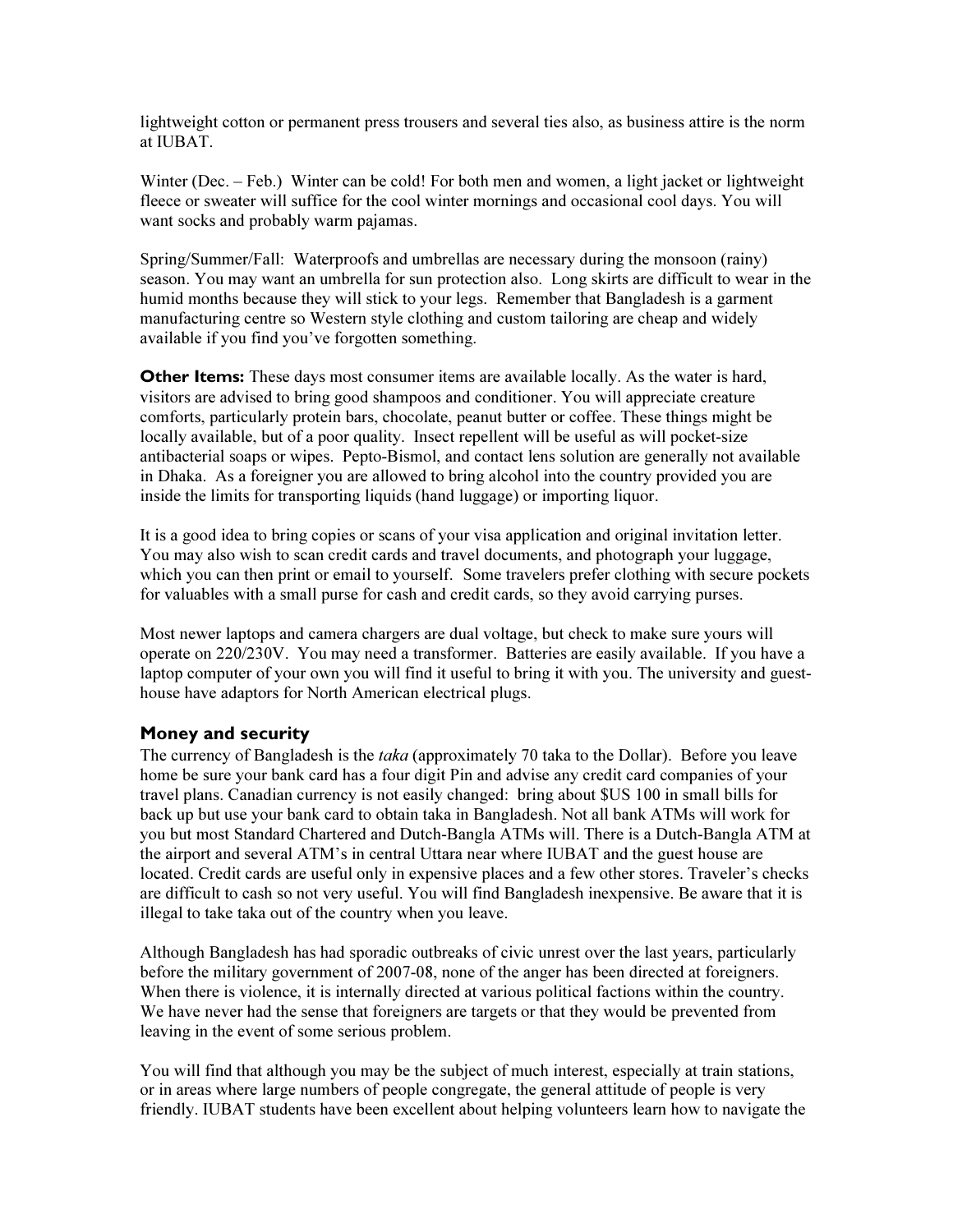local area. Usually there is no shortage of company on any outing for shopping or sight-seeing. Our guest house has a security guard who will lock the main doors around 2200h. Occasional late returns are fine but let the guard know when you expect to be in.

Although physical assaults of foreigners are uncommon, petty theft is not. As in any large city, you should be cautious with wallets, cell phones, cameras, and other personal items whenever you are out in public. Do not leave valuables unattended even around the university campus.

You should register with the Canadian High Commission, Dhaka (this can be done online) so assistance can be provided in the unlikely event of a natural disaster or unrest. Other countries offer similar services to their citizens. IUBAT will require much the same information from you (see appendix).

You should always carry copies of your passport, Bangladesh visa, emergency contacts, and visa size pictures. This is as much for convenience as security. It is useful to upload images of these to the internet so you can access them in event of loss.

The International Faculty office at IUBAT is secure. Keys and arrangements will be provided after you arrive. Never leave the Nursing office unlocked if you are the last to leave. Never leave valuables unattended in the classroom unless a reliable nursing student is present.

You need not be concerned about cyclones unless you are travelling near the coast in the spring or fall seasons. As it is inland, Dhaka is not particularly vulnerable to cyclone damage. Our volunteers weathered Cylone Sidr, a major storm that passed directly over the city, with minimal disturbance apart from electrical disruption

#### How do I get there?

There are various air routes to Dhaka. The national carrier, Biman, flies to Bangladesh from London and Singapore, although it is not noted for reliability. Cathay Pacific/ Dragon Air flies from Vancouver with a Hong Kong stopover. Singapore Airlines is available from Seattle. If flying from eastern Canada or Europe, you may wish to fly through London instead. British Airways flies direct; Emirates Airways flies via Dubai, and Qatar Airways via Doha. Since we provide airport pick-up, please try to avoid flights that arrive or depart very late at night. Also please let us know if you are willing to bring books or educational supplies; we will help you to upgrade your baggage allowance on the outbound trip to bring educational materials.

#### What happens when I arrive in the airport?

Please send us your itinerary when you have made your travel arrangements, then we will send current instructions to have you picked up at the airport. We will also send you contact phone numbers in case of any delay or confusion. Because visitors are not allowed to enter the airport in Dhaka, we cannot come inside to greet you. Fear not: someone will be waiting for you as close as possible. We will have a car to bring you and your luggage to the guest house.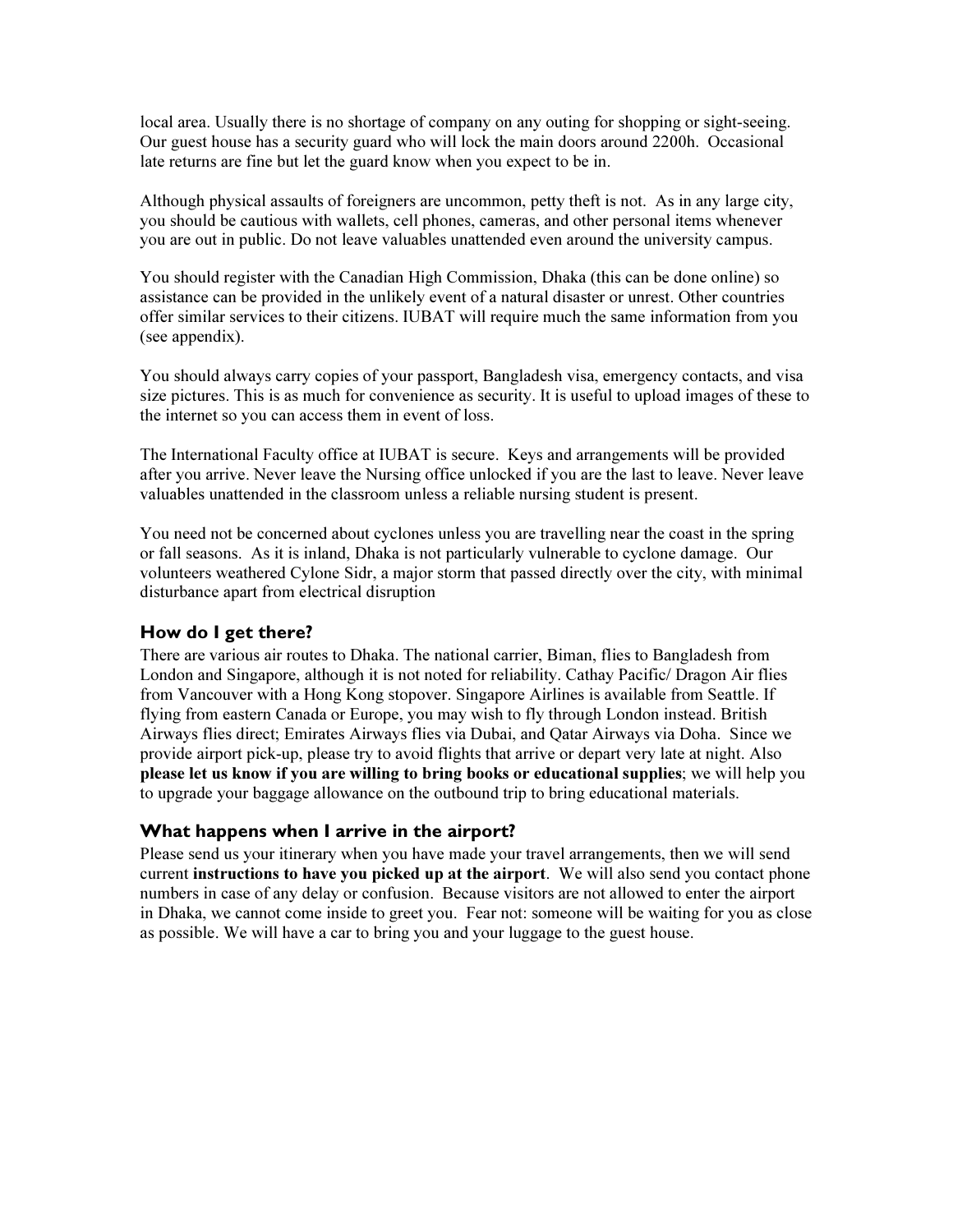## WELCOME TO BANGLADESH!

## Quick Facts

With a population over 150 million, Bangladesh is one of the most densely populated countries in the world with over 1450 inhabitants per square kilometer. The population is projected to increase to 250 million people by 2050, easily in the global top ten. It is also a poor country, with average per capita income of US\$2270. One-third of the population lives on an income of less than \$1 per day. The majority of people live in rural areas. The agricultural sector is uncompetitive and lacking infrastructure which leads to rural-urban migration. Food prices in urban areas have seen rapid increases in recent months due to worldwide trends.



It is important to remember that relations between men and women in Bangladesh are more formal and regulated than in Canada. Visitors should take this into consideration during any interaction between themselves and members of the opposite gender. In this primarily Muslim country, dress norms for both men and women are different than in Canada. Modest dress for women means that a scarf, [orna] is usually worn around the neck. Although western fashions are beginning to appear, tight clothing is not appropriate for mature women, and most men do not wear tight clothing either.

Bangladeshi women are not generally alone with, or seen alone with, unrelated men. Local custom frowns on women being alone at night outside the home. Men and women do not generally shake hands. No bodily contact with women outside the family is a Muslim mandate that is followed by some, so in social or business situations, wait for someone to extend their hand rather than offering yours first. Men and women seldom touch in public. Public display of affection between the genders is not considered appropriate for Bangladeshis and foreigners alike. Relations between men are also different from those in North America or Northern Europe. Physical closeness and affection is commonly displayed between male Bangladeshi friends. Same-sex sexual behaviour is illegal and hidden in Bangladesh.

Alcohol consumption is restricted for Bangladeshi nationals, although not for foreigners or foreign residents. Alcohol is available for foreigners in some restaurants and hotels. As drinking is a sensitive subject, it is prudent to avoid alcohol except at home or in foreign clubs.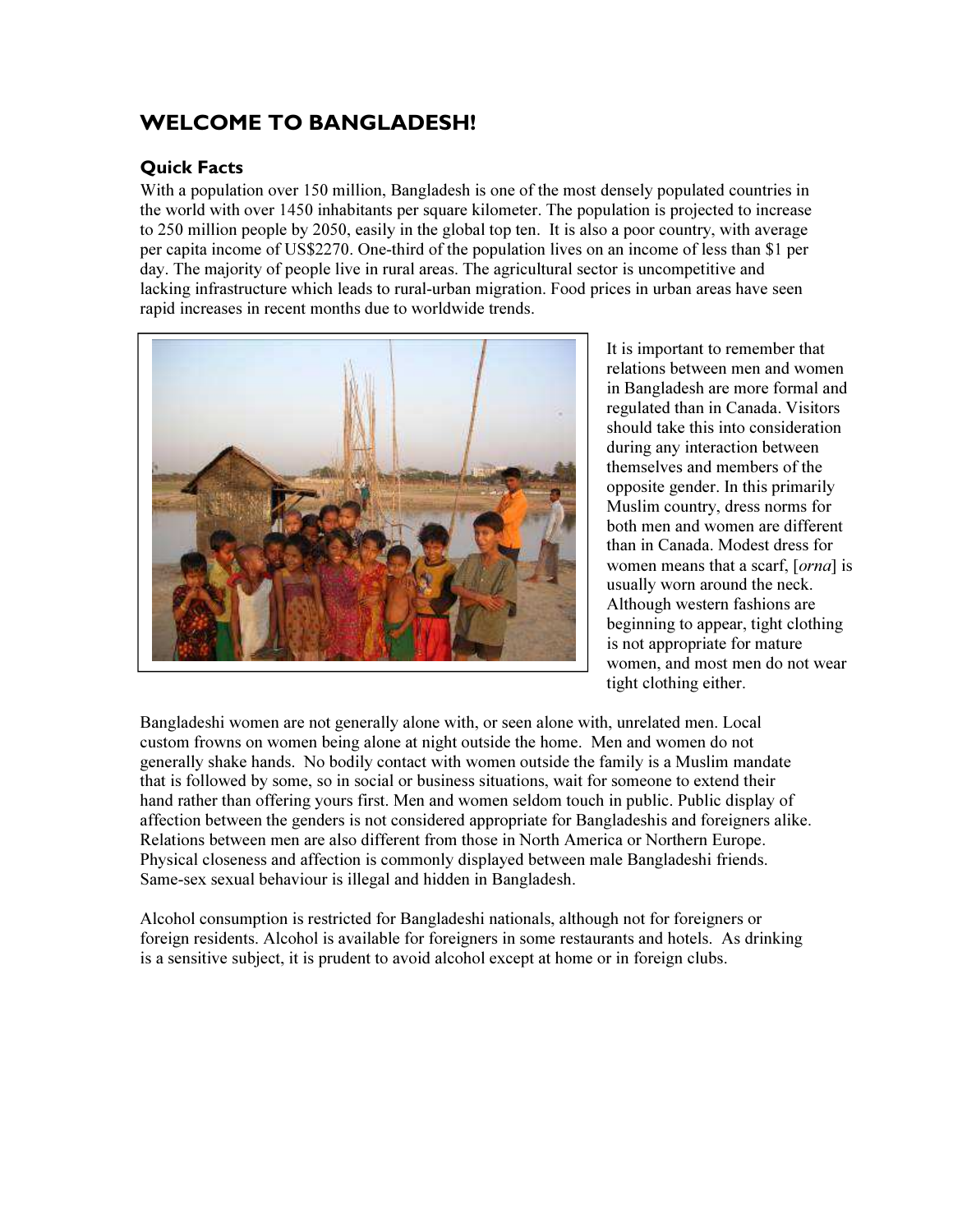#### Accommodation

Our guest house is located within 10 minutes walking distance from the IUBAT campus, We provide free room and board to volunteers who are supporting the College of Nursing. We offer a semi-communal living arrangement in several self-contained 3-bedroom flats. All the flats are adjacent in the same building. Guests are expected to keep their living areas tidy and to observe the house rules, which are listed in the apartment.



We try to provide separate bedrooms but can't guarantee you won't have to share your bedroom (twin beds). If sharing is a problem for you please let us know in advance. We try to have separate female and male apartments but it may be necessary to live in a co-ed environment. (Shared bedrooms will not be co-ed.) Please let us know if this would be a problem.

Most bedrooms have attached western style toilets but a few have separate eastern squat toilets. Volunteers who have bathrooms with commodes should expect to share their

bathroom facilities occasionally. We do not have hot running water. In the warm months water from the tap is usually solar heated by 10:00 AM. At other times we heat water on the gas burner and carry it to the bathroom - this is not as difficult as it may sound. Bathing is usually in the traditional South Asian style, by filling a large bucket with warm water and pouring it over yourself with a large jug. If you use the bathtub or western style shower the water will be unheated. Although several of the rooms have tubs, the logistics of heating enough water for a full bath are daunting and would use a large amount of fuel and water. Although Bangladesh is a country of rivers, clean water is in short supply and there are many months when we suffer shortages of potable water (in the rainy season, feel free to soak at your leisure).

The rooms have air-conditioning [A/C] and ceiling fans. Please remember Bangladesh suffers from insufficient power generation. It is not unusual to have four hours of load-shedding (blackouts) in shifts throughout the warm months. Candles will be available in your flat and it's useful to carry a small flashlight if you're out at night. Electricity is a major expense. We ask that you be environmentally conscious while staying with us. 1) Don't leave the A/C units on while you are out of the house. 2) Close windows while you are using the  $A/C$ . 3) Keep the setting on your  $A/C$ around  $25^{\circ}$ C and sleep with a light sheet.

You will be expected to prepare your own breakfasts; we provide standard supplies like tea, eggs, bread, bananas and oatmeal. Lunches and dinners are usually communal and will be prepared for you. A usual meal consists of chicken, rice/potato and vegetables. You can also take meals at the two cafeterias at the university. If you wish to have special items like juices, imported breakfast cereals, imported fruits or snacks, you should bring them with you or purchase your own at local markets. We have drip coffee makers but ground coffee is generally not available, so plan to bring your own. We appreciate any donations you'd like to make as imported products are expensive and generally outside our budget. If you have diet restrictions let us know and we'll try to arrange meals to suit you; vegetarians usually have no problem here. If you have low tolerance for new foods, you might want to bring nutritional supplements such as protein powder, which can be mixed with yoghurt for a smoothie. All the flats do have kitchen facilities so you're welcome to cook your own meals if you prefer.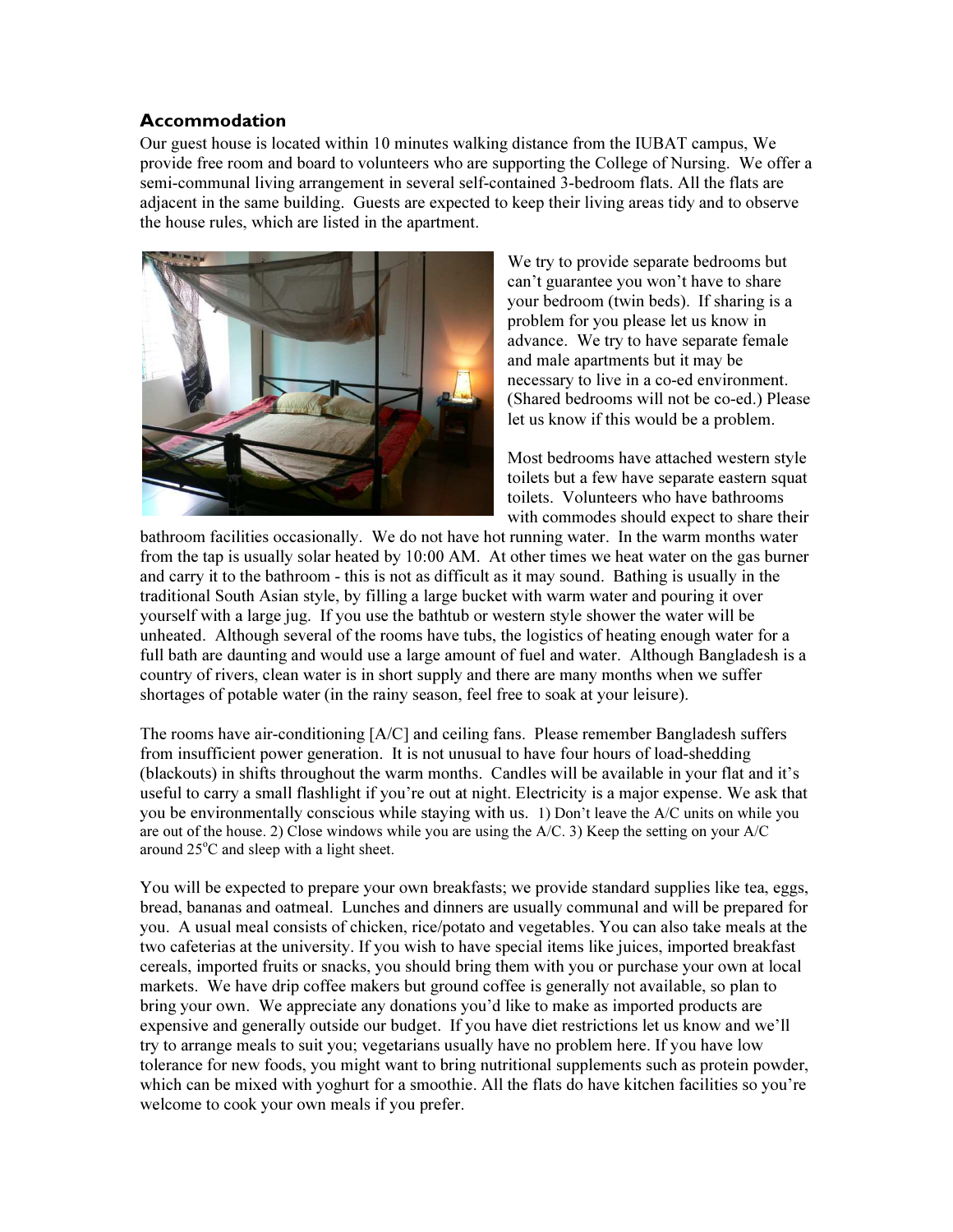We have a tropical climate so you can expect to be sharing your living space with some insects. Making sure that the window screens fit tightly helps a lot! Your mosquito net should keep the bugs from cuddling up in the night but you will not be able to avoid cockroaches in your kitchen, no matter how well you clean. Be advised, we have some rather large cockroaches now and then. You will also have small lizards *(tik-tiki)* on your walls. They generally stay out of your way and we tend to encourage them as they eat the cockroaches. Note: There are cats in the apartment building, although not in the volunteer flats.

Every item in the guest house comes from someone's donation. Our budget is limited. We ask you to be considerate and please replace items you break or lose. We will look after occasional repairs to facilities so please let us know if something isn't working properly.

**Communication:** You will be able to email or call your family on arrival by borrowing a cell phone or laptop. Wireless internet is available in the guest-house and at the university. Phone and internet access are improving but not yet totally reliable. Cell SIM cards are cheap (as are cell phones) and you may wish to buy one if you have a compatible phone. Skype also is an option for low cost calling. You will need a copy of your passport and a head-shot photo to buy any phone or internet equipment or usage plan. This is easily done and help is available. Passport photos are very cheap to obtain locally. Two cautions: Be sure to buy prepaid plans for your phone so bills do not arrive after your departure! Internet viruses are rampant around the campus. Do not allow students to insert USB drives into your computer and make sure that you have powerful anti-virus protection.



#### Local travel

On first appearances, Dhaka is big, polluted and disordered. It is not as difficult as it first appears, however. Although chaotic, Dhaka is also colourful, dynamic and never boring. Travel around the city can be difficult, however. Public transport is crowded, hot and slow, but is very inexpensive. For local journeys in Uttara, the northern suburb where IUBAT is located, a bicycle rickshaw will usually suffice. Destinations outside Uttara,

are reachable via taxi or a CNG (Compressed Natural Gas) the three wheel mini taxi. CNGs are not the most reassuring vehicles on a busy highway, but they are reasonably safe, if subject to occasional breakdowns. Establish the fare beforehand, however. Copies of the Lonely Planet Guide are available in the guest-house. A simple Bengali phrase book is also available.

During your visit to Dhaka, you may frequently be approached by beggars, including women carrying infants or children. We advise you to be cautious in how you respond. Since much of the begging is organized by gangs, the people who approach you will most likely not receive the benefit. Giving money may actually compound the problem, not help the situation in the way that you intended. Kidnapping and maiming of children for the purpose of begging is known to occur.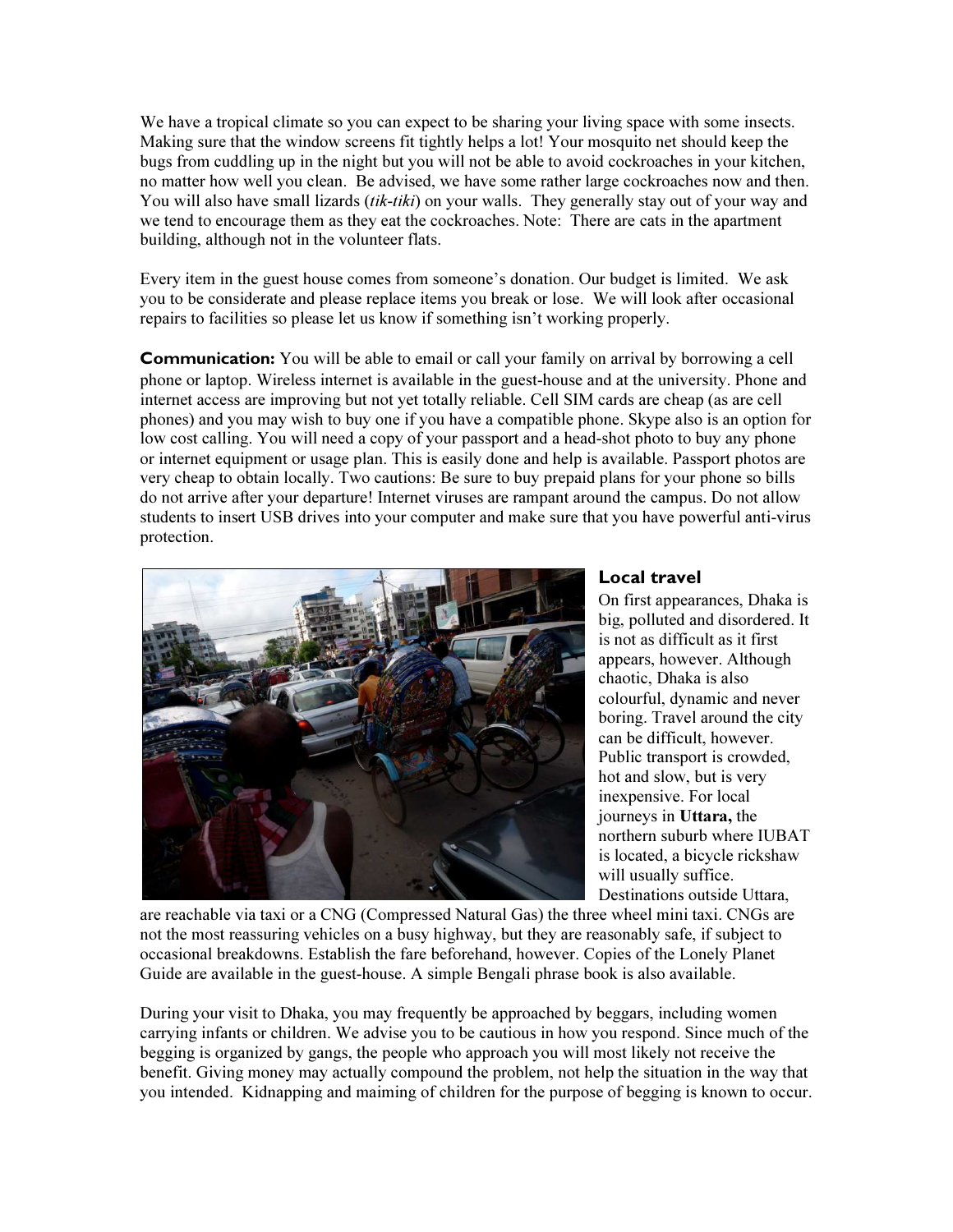#### What is the weather like in Dhaka?

Bangladesh has a tropical monsoon-type climate, with a hot and rainy summer and a dry winter, with warm temperatures throughout the year, and relatively little variation from month to month. January tends to be the coolest month with temperatures averaging near 26C (78F) during the day and cooling down to 13-15C at night, sometimes lower for brief periods. April and May are the warmest months, with temperatures from 33 to 36C (91 to 96 F) and nights around 30C. The notable feature of the climate, however, is the precipitation, as this is one of the wettest places in the world. Most rains occur during the monsoon (June-September) with very little in winter (November-February). Humidity is a problem even during the spring and fall, but especially during the monsoon season, when mold may grow on shoe leather while clothes and bedding take on a damp, musty smell.

#### Ramadan

During the month of Ramadan preceding the major Muslim festival of Eid-ul-Fitr, Muslims will not eat or drink from sunrise to sunset. Ramadan moves with the cycles of the moon so it will occur at different times in different years. If you are here during Ramadan please try to arrange to eat out of the public eye. Some restaurants will remain open, as there are exceptions to the fast, but don't count on easy access if you're out.



The main IUBAT library is wellused. With wireless internet connections throughout the campus, many students study in hallways and classrooms as well. In the Nursing Office we have a large collection of general and specialist texts.

We use the university's conference room for special events such as this nursing management workshop. Most classrooms have standard seating with digital projectors and whiteboards.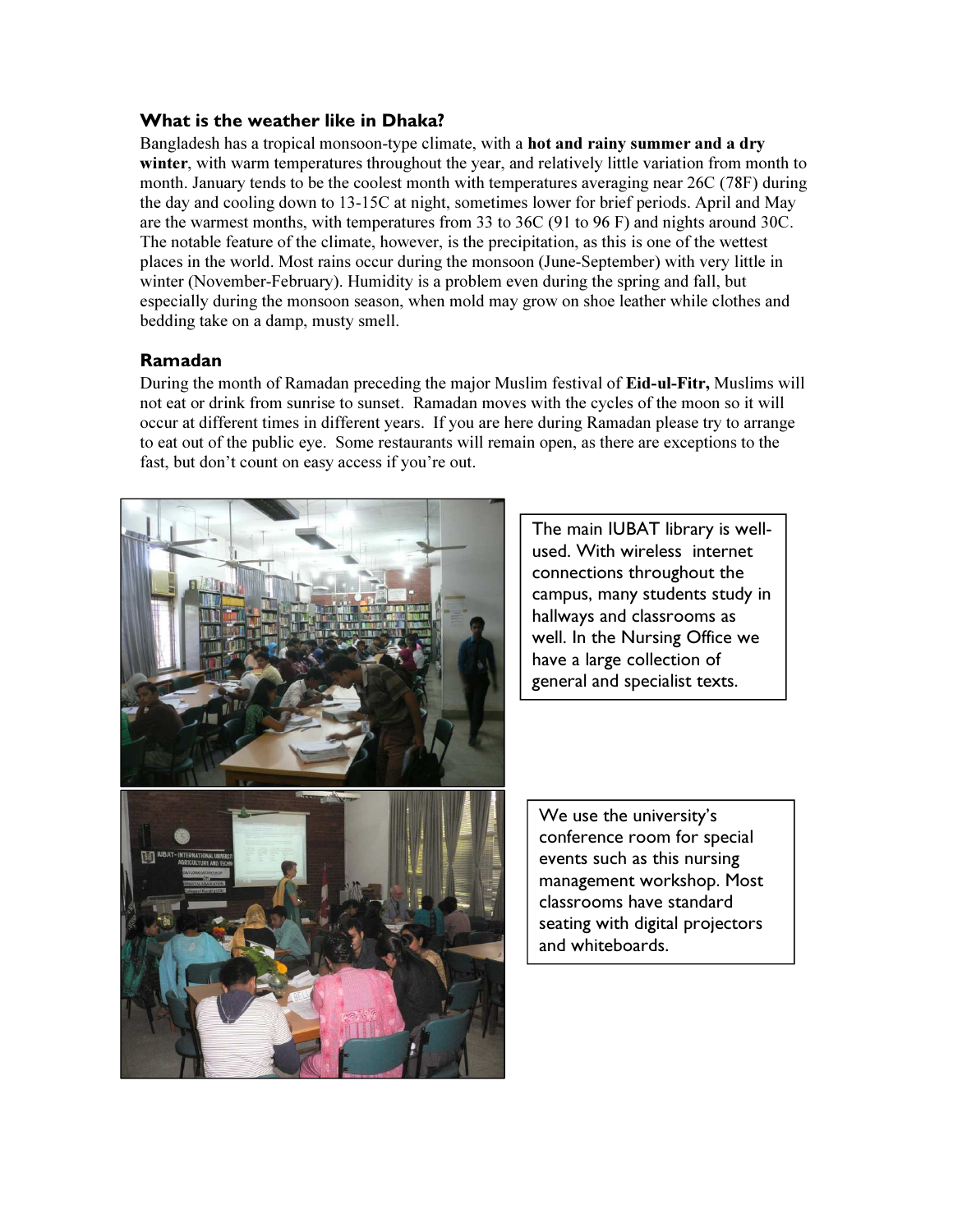## APPENDIX

#### Who to Contact

For more information please contact Alex Berland aberland@telus.net Karen Lund kd lund@yahoo.ca

#### People involved with the Bangladesh Health Project

Dr. M. Alimullah Miyan – Vice Chancellor and Founder of IUBAT. Dr. Miyan originally asked the Mid-Main group to hap establish the College of Nursing. He is a tireless advocate for higher educational standards, opportunities for impoverished students and social development in Bangladesh.

Dr. Karen Lund is Chair Health Sciences, IUBAT. Originally from BC, Karen has a Ph.D in Microbiology from University of Saskatchewan. She has lived full-time in Dhaka since 2004 and welcomes visiting faculty to IUBAT.

Deirdre Evans is a Board member of the Mid-Main Community Health Centre and a founding member of the Bangladesh Health Project. A psychiatric social worker in Vancouver, Deirdre, wrote the Mental Health Nursing courses and has taught these every fall at IUBAT.

Dr. John Richards is a Board member of the Mid-Main Community Health Centre and a founding member of the Bangladesh Health Project. He is a professor at Simon Fraser University, teaching in the Masters of Public Policy program. John supervises MPP students and also conducts research projects with the IUBAT College of Nursing.

Alex Berland and Judi Morton are also founding members of the Bangladesh Health Project. Both retired nurses, they operate an organic farm in British Columbia and have visited IUBAT numerous times since 2004.

#### Professional Standards for Volunteers

- 1. A volunteer's first professional responsibility is to the students in his/her charge.
- 2. A volunteer's expectation of students takes into account their interest, needs and abilities.
- 3. A volunteer keeps his/her comments as objective as possible in discussion with students regarding any controversial matter whether political, religious or social.
- 4. A volunteer, in cooperation with other school authorities, shares the responsibility of setting up and maintaining a learning environment suitable to the task and the students.
- 5. A volunteer accepts, within the constraints imposed by the school authorities, responsibility for the educational opportunity and the quality of instruction given the students in his/her care.
- 6. A volunteer regards as confidential, and does not divulge other than to appropriate persons, any information of a personal or domestic nature concerning either students or their colleagues.
- 7. A volunteer does not use his/her professional position for personal profit in money, goods or services from staff, pupils or their families.
- 8. A volunteer maintains appropriate staff/student relationship boundaries.

#### Visiting faculty and interns are expected to

- 1. Support the philosophy and goals of the IUBAT College of Nursing.
- 2. Collaborate with staff from other cultural and religious backgrounds.
- 3. Be sensitive to local customs and the religious sensibilities of Bangladesh.
- 4. Have a genuine interest in global citizenship and social justice.
- 5. Uphold IUBAT's stand against student smoking, drug & alcohol abuse and sexual immorality.
- 8. Refrain from smoking and drinking in the presence of students.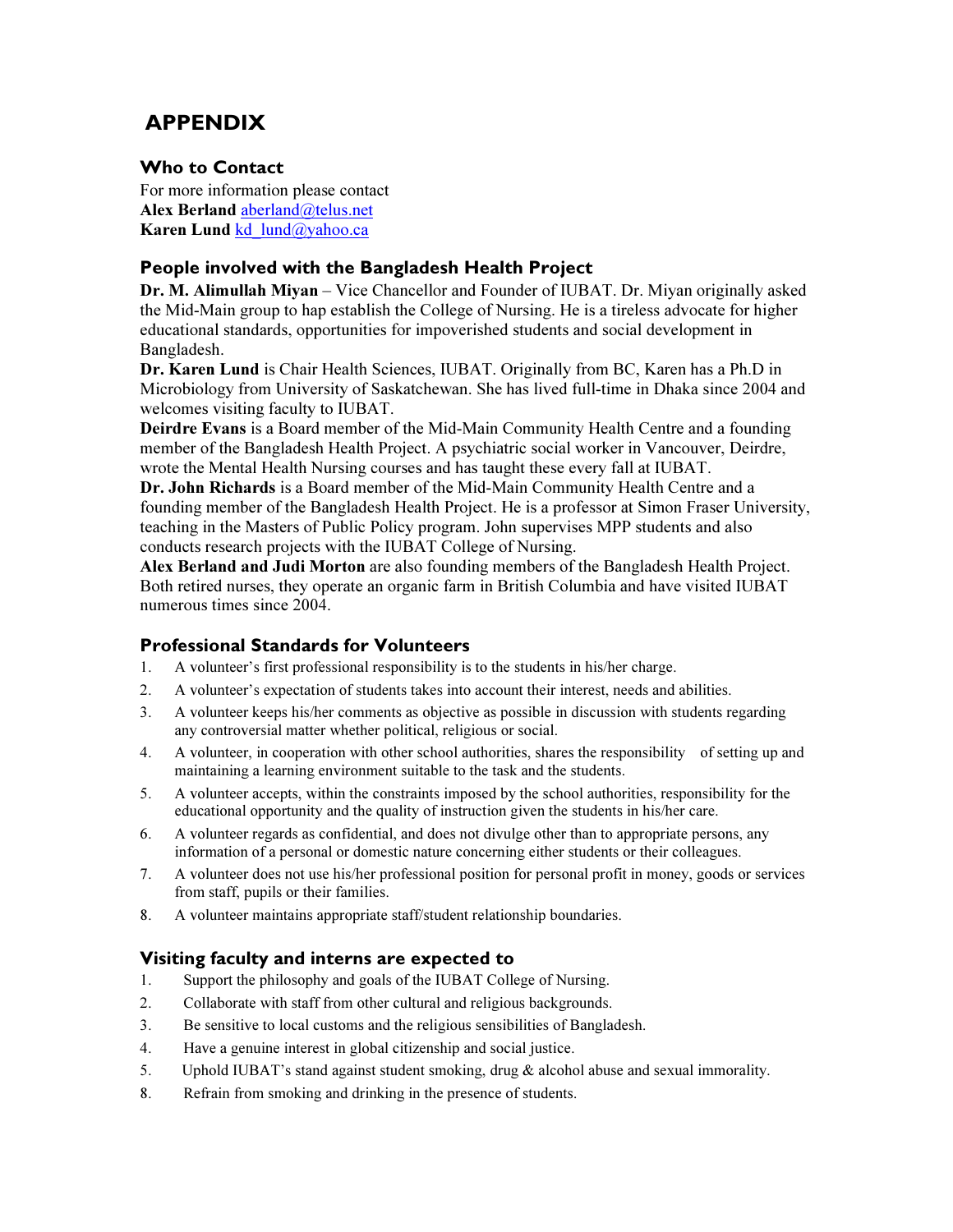## INTERNATIONAL UNIVERSITY OF BUSINESS AGRICULTURE AND TECHNOLOGY MID-MAIN COMMUNITY HEALTH CENTRE

## Field Learning Program

### ACKNOWLEDGEMENT OF RESPONSIBILITY, RELEASE OF LIABILITY, WAIVER OF CLAIMS, ASSUMPTION OF RISKS AND INDEMNITY AGREEMENT

#### THIS DOCUMENT AFFECTS YOUR LEGAL RIGHTS. PLEASE READ IT CAREFULLY BEFORE SIGNING.

"International University of Business Agriculture and Technology" or "IUBAT" is located in Dhaka Bangladesh, and includes the Board of IUBAT, its employees and any others acting on its behalf.

"Mid-Main Community Health Centre" is located in Vancouver Canada and includes the Board of Mid-Main Community Health Centre, its employees and any others acting on its behalf.

 $\overline{\phantom{a}}$ (Name of participant – please print) (Telephone) (Student Number)

 $\overline{a}$ (Address)

\_\_\_\_\_\_\_\_\_\_\_\_\_\_\_\_\_\_\_\_\_\_\_\_\_\_\_\_\_\_\_\_\_\_\_\_\_ \_\_\_\_\_\_\_\_\_\_\_\_\_\_\_\_\_\_\_\_\_\_\_\_\_\_\_\_\_\_ (Host Institution in Canada) (Program dates overseas)

### PREAMBLE

The IUBAT Field Learning Program [FLP] is an exceptional educational opportunity, but it is not without certain risks, dangers, hazards and liabilities to all participants. These include, but are not limited to, personal injury, death, property damage, expense and other loss, delay or inconvenience. All persons taking part in the IUBAT-FLP are required to accept these and other risks as a condition of their participation in the venture. IUBAT will not accept any liability for injury, loss, damage or expense sustained as a result of any person's participation in the IUBAT-FLP.

The Statement of Risks set forth below is intended to enable applicants to better understand and accept the various risks involved in the Program. All Program applicants will be required to sign the Release of Liability, Waiver of Claims, Assumption of Risks and Indemnity Agreement set forth below, which will release IUBAT, Mid Main Community Health Centre, their Canadian supporters and their representatives from any claims which might arise as a result of the applicant's participation in the IUBAT-FLP.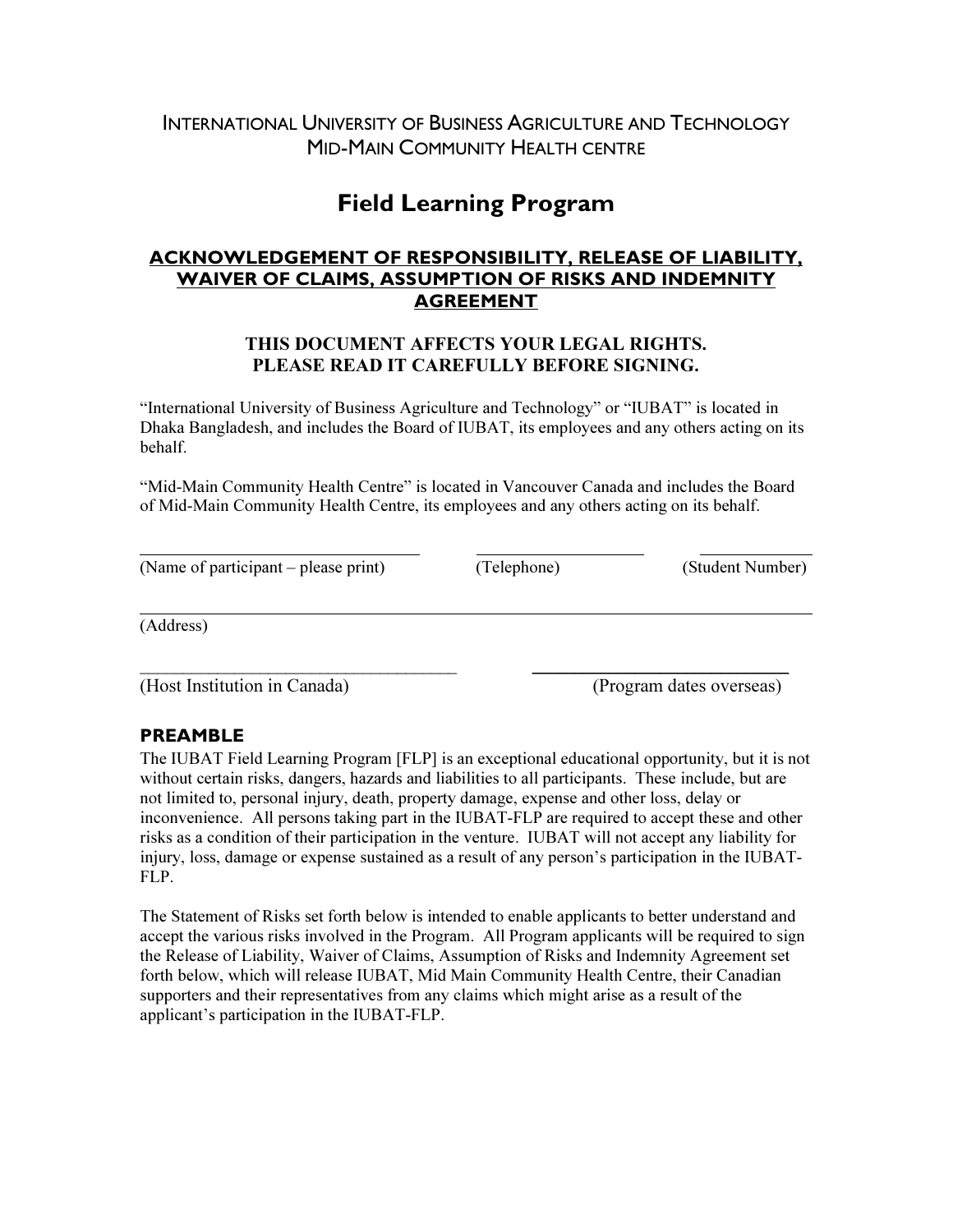## STATEMENT OF RISKS

The Program involves all the risks inherent in international travel and field activities. The majority of the Program will take place in Dhaka, Bangladesh. There are significant risks, dangers and hazards to which all travelers are exposed. These include, but are not limited to, poor road and transportation systems, tropical and sub-tropical diseases, exposure to wildlife, political instability, threats of terrorism and harm to self. The medical facilities may be of a lower standard than in Canada. A high incidence of crime as well as malaria, hepatitis, cholera and other infectious diseases pose dangers to all travelers.

Participants in the IUBAT-FLP will be using the services of independent travel agents, airlines and local travel companies. IUBAT cannot accept responsibility for the conduct of these independent agencies. It is always possible that the FLP might not be completed or individual courses or activities may be curtailed or cancelled due to weather, illness, political disturbances, terrorism, motor vehicle accidents, transportation problems, civil unrest, failure to perform on the part of the travel agents or airlines, problems relating to customs, immigration or visa requirements, or other circumstances either within or beyond the control of IUBAT.

All participants in the IUBAT FLP will be required to attend orientation and safety briefings on these and other risks, and on the behaviour required to minimize risk and disruption during the course of the program. It is the responsibility of each participant in the IUBAT FLP to learn as much as possible about the risks of the venture, to weigh those risks against the advantages, and to decide whether or not to participate. IUBAT, its faculty, staff, support personnel and academic associates cannot and do not assume liability in respect of any of these risks, dangers, hazards and liabilities. IUBAT accepts no responsibility and assumes no liability with respect to any academic vocational, medical, financial or tax advice received by a participant concerning the program.

## ASSUMPTION OF RESPONSIBILITY

I will take responsibility for obtaining any special vaccinations or preventative medications recommended or required by my physician and/or the Public Health office for travel pertinent to the IUBAT FLP. I will take only those medicines, drugs or cures that I am medically permitted to take to maintain my good health and which have been lawfully prescribed for me.

I will maintain my enrollment in B.C. Medical Services Plan or equivalent. Emergency medical insurance is required for the duration of the overseas program and I will purchase coverage before departure.

I will take ultimate responsibility for any personal items I take overseas even though there may be times I entrust the care of my valuables to someone else. I will not hold IUBAT, its employees or agents responsible for any of my lost/damaged/stolen items. Insurance coverage for personal items is optional and solely my responsibility.

I understand that Worker's Compensation Board coverage does not extend to practicum placements done outside B.C. and therefore excludes this FLP.